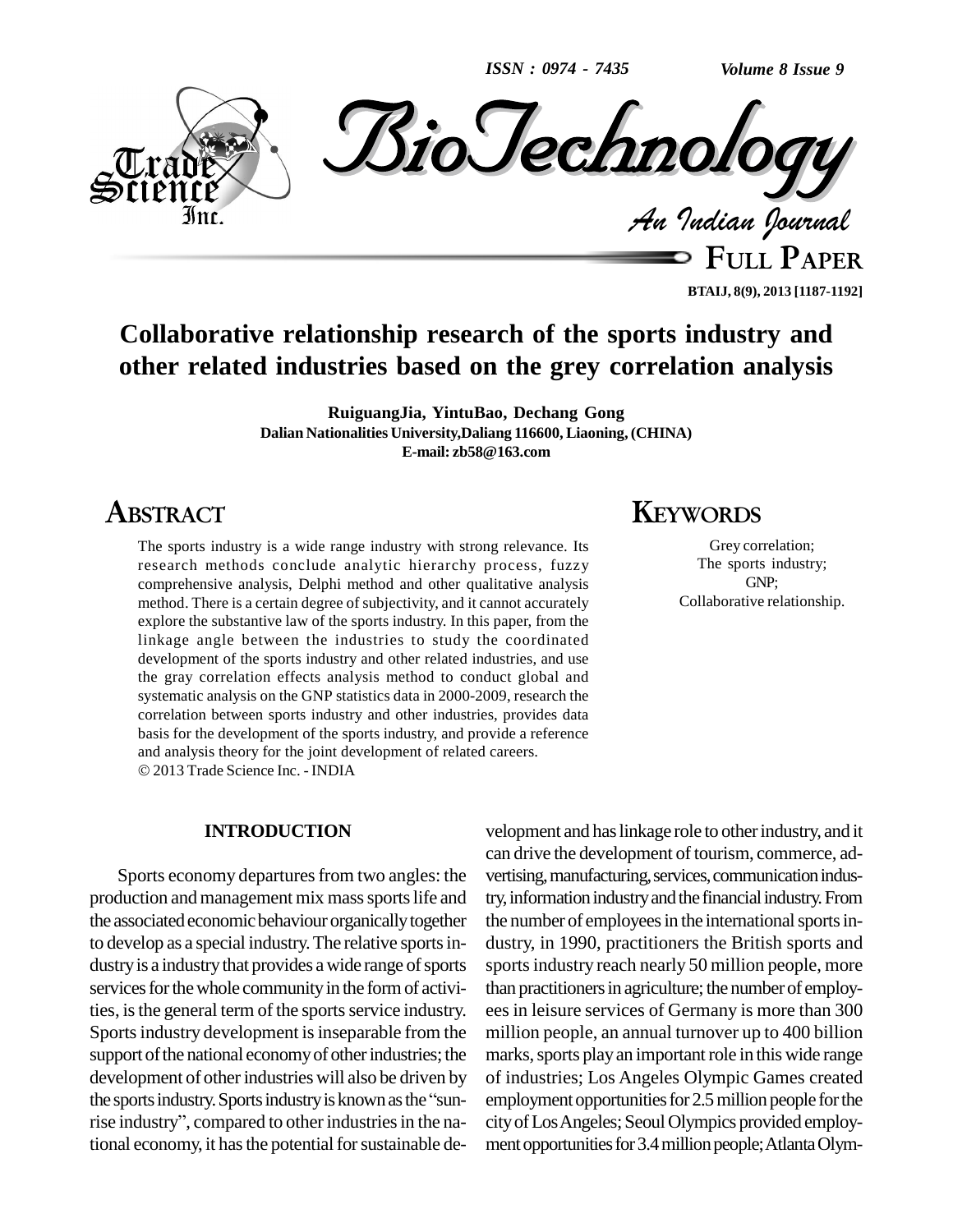# **FULL PAPER**

pic Games brought 7.7 million jobs to the state; 2008 Reseau<br>Beijing Olympic Games had an increase of nearly 1) Do<br>100,000 jobs in Beijing. The development of China's Beijing Olympic Games had an increase of nearly national economycannot be separated fromthe driver of sports industry, while various other industries should also provide support and space for the sports industry.

On the basis of previous studies, this paper uses  $\begin{pmatrix} 2 \end{pmatrix}$ the grey correlation analysis to research the collaborative relationship between the sports industry and other industries, reveals the inherent law of the sports industry development, in order to provide a theoretical basis for the development of sports industry in China.

## **RESEARCH OBJECTAND METHOD**

## **Research object**

This paper takes the gross added value of GNP, the gross added value of the primary industry, the gross added value of the secondary industry, the gross added value of the tertiary industry and the gross added value of sports industry from 2006 to 2009 in China as the research objects.

Data is derived from the National Bureau of Statistics (http://www.stats.gov.cn/tjsj/ndsj/2012/ indexce.htm).

GNP added value of gross added value of gross value added gross value added of gross value added

#### **Research method**

- 1) Document literature method: the paper downloading through the full-text journal database of CNKI and Baidu library, has made adequate preparations for the theory correctness and accuracy of the calculation in this paper.
- Grey correlation analysis method: Determine the reference sequence and comparative sequence and then calculate the correlation coefficient, elaborate the development direction of the sports industry by revealing the correlation degree of the data changes between the sports industry and other industries.

## **GREYCORRELATIONANALYSIS METHOD**

Social systems, economic systems, agricultural systems, ecosystems and other abstract systems contain a variety of factors.Among these factors which are the main and which secondary, which impact bigger and which impact smaller, which needs to be suppressed and which need development, which is potential and which is obvious, these are all the contents of factors analysis. On the basis of the regression analysis using gray system theory, we adopt correlation analysis method for system analysis. As a developing and changing system, the correlation degree analysis is actually a quantitative analysis of development trend in the dy-

| Year | The gross added<br>value of GNP | The gross added<br>value of the<br>primary industry | The gross added<br>value of the<br>secondary industry | The gross added<br>value of the tertiary<br>industry | The gross added<br>value of sports<br>industry |
|------|---------------------------------|-----------------------------------------------------|-------------------------------------------------------|------------------------------------------------------|------------------------------------------------|
| 2006 | 31377.056979                    | 1620                                                | 16121.447797                                          | 13635.609183                                         | 982.89                                         |
| 2007 | 49495.879904                    | 4587                                                | 22111.816459                                          | 22797.063445                                         | 1265.23                                        |
| 2008 | 48235.121243                    | 5075                                                | 23172.081958                                          | 19988.039285                                         | 1554.97                                        |
| 2009 | 26857.385495                    | 1524                                                | 8635.3365727                                          | 16698.048922                                         | 2100                                           |

**TABLE1 : <sup>4</sup> yearsídata list of the sportsindustry and related industries**

**Note: The unit of the added of value output value is one hundred million yuan**

namic process, isthe quantitative comparative analysis of the development trend.

 $\frac{a}{b}$  correlation analysis method first needs data pro-<br>value *An*cient calculation. cessing, processing method including: data columns representation of the original data and correlation coeffi-

#### **Representation of the data columns**

Correlation analysis needs to specify the reference

sequence; the reference sequence is usually referred to sequence; the reference sequence is usually referred to as  $x_0$ . The value of the first time is denoted as  $x_0$ (1), the as  $x_0$ . The value of the first time is denoted as  $x_0(1)$ , the value of the second time is denoted as  $x_0(2)$ , the value of value of the second time is denoted as  $x_0(2)$ , the value of the k-th time is denoted as  $x_0(k)$ , and therefore the mathematical expression of the reference sequence is shown<br>in formula (1):<br> $x_0 = [x_0(1) \quad x_0(2) \quad \cdots \quad x_0(n)]$  (1) in formula  $(1)$ :

$$
x_0 = [x_0(1) \quad x_0(2) \quad \cdots \quad x_0(n)] \tag{1}
$$

The comparative columns in correlation analysis are

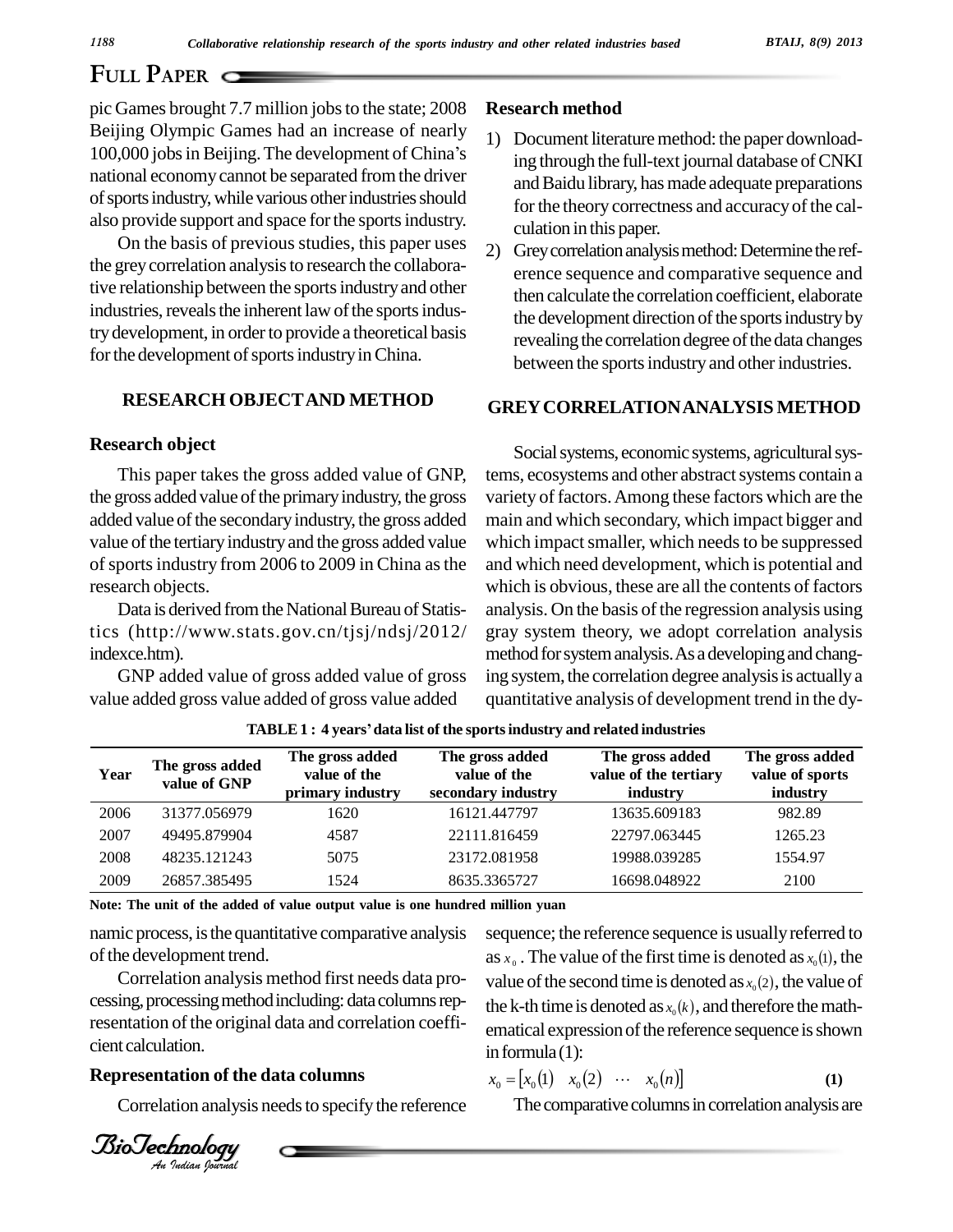# **FULL PAPER**

usually referred to as  $x_1, x_2, \dots, x_k$ , and its expression form is shown in formula  $(2)$  similar to the reference sequence  $x_{\theta}$  :  $x_e:$ <br>(1)  $x.(2) ... x.(n)$ 

$$
x_{1} = [x_{1}(1) \quad x_{1}(2) \quad \cdots \quad x_{2}(n)]
$$
  
\n
$$
x_{2} = [x_{2}(1) \quad x_{2}(2) \quad \cdots \quad x_{2}(n)]
$$
  
\n
$$
\vdots
$$
  
\n
$$
x_{k} = [x_{k}(1) \quad x_{k}(2) \quad \cdots \quad x_{k}(n)]
$$
\n(2)

Suppose  $X_i = \{x_i(k)\}\$ ,  $i \in \alpha_i$ ,  $k \in \alpha$ , the comparative sequence  $X_i$  indicates that the  $i$ -th participating units in the system  $S$ . Establish the evaluation matrix  $V$  and normalized evaluation augmented matrix  $X$ <sup>0</sup> combining with the reference sequence  $V_0$ , and the evaluation matrix and normalized evaluation augmented matrix are shown in formula  $(3)$ :

$$
V = \begin{bmatrix} v_{11} & v_{12} & \cdots & v_{1n} \\ v_{21} & v_{22} & \cdots & v_{2n} \\ \vdots & \vdots & \ddots & \vdots \\ v_{m1} & v_{m2} & \cdots & v_{mn} \end{bmatrix}, X = \begin{bmatrix} v_{01} & v_{02} & \cdots & v_{0n} \\ v_{11} & v_{12} & \cdots & v_{1n} \\ v_{21} & v_{22} & \cdots & v_{2n} \\ \vdots & \vdots & \ddots & \vdots \\ v_{m1} & v_{m2} & \cdots & v_{mn} \end{bmatrix}
$$
 (3) d

In formula (3)  $v_{ij} = x_i(j)$ .

# **Correlation coefficient calculation method**

The correlation coefficient is defined asthe tight ness of two comparative sequences at a particular mo-<br>ment, for example at time  $A_{\theta i}(min)$ , ment, for example at time  $\Delta_{0i}(min)$ ,<br> $\xi(x_a(k), x_i(k)) = 1$  the correlation coefficient is the biggest, while at time  $\Delta_{0i}(max)$ ,  $\xi(x_0(k), x_i(k)) = 0$ , the correlation coefficient is the smallest, and its change range<br>is  $0 < \xi(x_o(k), x_i(k)) \le 1$ . For a reference data column  $x_o$ , there are several comparative columns, which can be denoted by the difference of each comparative curve and reference curve at each point (time) in the formula  $\prod_{(4)}$ (4):

(4):  
\n
$$
\xi_i(k) = \frac{\min(\Delta_i(\min)) + \zeta \max(\Delta_i(\max))}{|x_o(k) - x_i(k)| + \zeta \max(i\Delta_i(\max))}
$$
\n(4)

In the formula (4),  $\xi$   $(k)$  means the relative difference of the comparison curve  $x_i$  with reference curve  $x_a$  at moment  $k$ , known as the correlation coefficient of  $x_i$  to  $x_g$  at time  $k \cdot \zeta$  is the resolution coefficient between 0 and 1, in general, the greater the resolution coefficient, the greater the resolution; the smaller the resolution coefficient, the smaller the resolution, resolution coefficient, the smaller the resolution,<br> $\zeta = 0.5$  is taken in this article. Wherein the expression  $\zeta = 0.5$  is taken in this article. Wherein the expression<br>
of  $min^i(A_i(min))$ ,  $max^i(A_i(max))$  is shown in the formula (5) below:

(5) below:  
\n
$$
\begin{cases}\n\min(\Delta_i(\min)) = \min_i \left( \min_k |x_o(k) - x_i(k)| \right) \\
\max(\Delta_i(\max)) = \max_i \left( \max_k |x_o(k) - x_i(k)| \right)\n\end{cases}
$$
\n(5)

## **Correlation degree vector calculation**

The correlation degree is related with the reference sequence  $x_i$ , the comparative sequence  $x_i$ , the converting method of original data, the data column length  *and resolution*  $\zeta$ *, and the calculation method of cor*relation degree is shown in formula (6) below:

$$
f(x_0, x_i) = \frac{1}{N} \sum_{k=1}^{N} \xi(x_0(k), x_i(k))
$$
\n(6)

 $\dots$   $\dots$   $\dots$   $\ldots$   $\vdots$   $\qquad \qquad$  degree of the sub-sequence and the base sequence *N* In the formula (6)  $\xi(x_0, x_1)$  denotes the correlation denotes the step degree of the two comparative se quences. The matrix form of correlation degree is shown in formula  $(7)$ :

$$
R = \xi(x_0, x_i) = \begin{bmatrix} r_{11} & r_{11} & \cdots & r_{11} \\ r_{21} & r_{11} & \cdots & r_{11} \\ \vdots & \vdots & \ddots & \vdots \\ r_{m1} & r_{m2} & \cdots & r_{mn} \end{bmatrix} \tag{7}
$$

The  $\bf{r}$  in Formula (7) indicates the correlation degreematrix.

# **ANALYSIS OFRESULTS**

# **Data analysis of GNP**

The change trend of GNP data characteristics with year is shown in Figure 1:

The upper curve in Figure 1 shows the change trends<br>FNP-the middle curve in Figure 1 shows the trend *An*showsthe trend graph of growth rate.We can see from of GNP, the middle curve in Figure 1 showsthe trend graph of the added value, the curve below in Figure 1 Figure 1 that GNP is raising, but the added value has a downward trend in 2007, the growth rate is the per centage of the added value compared to last year in the total value of last year, the change of the value is in the

*IsioTechnology*<br>An Indian Journal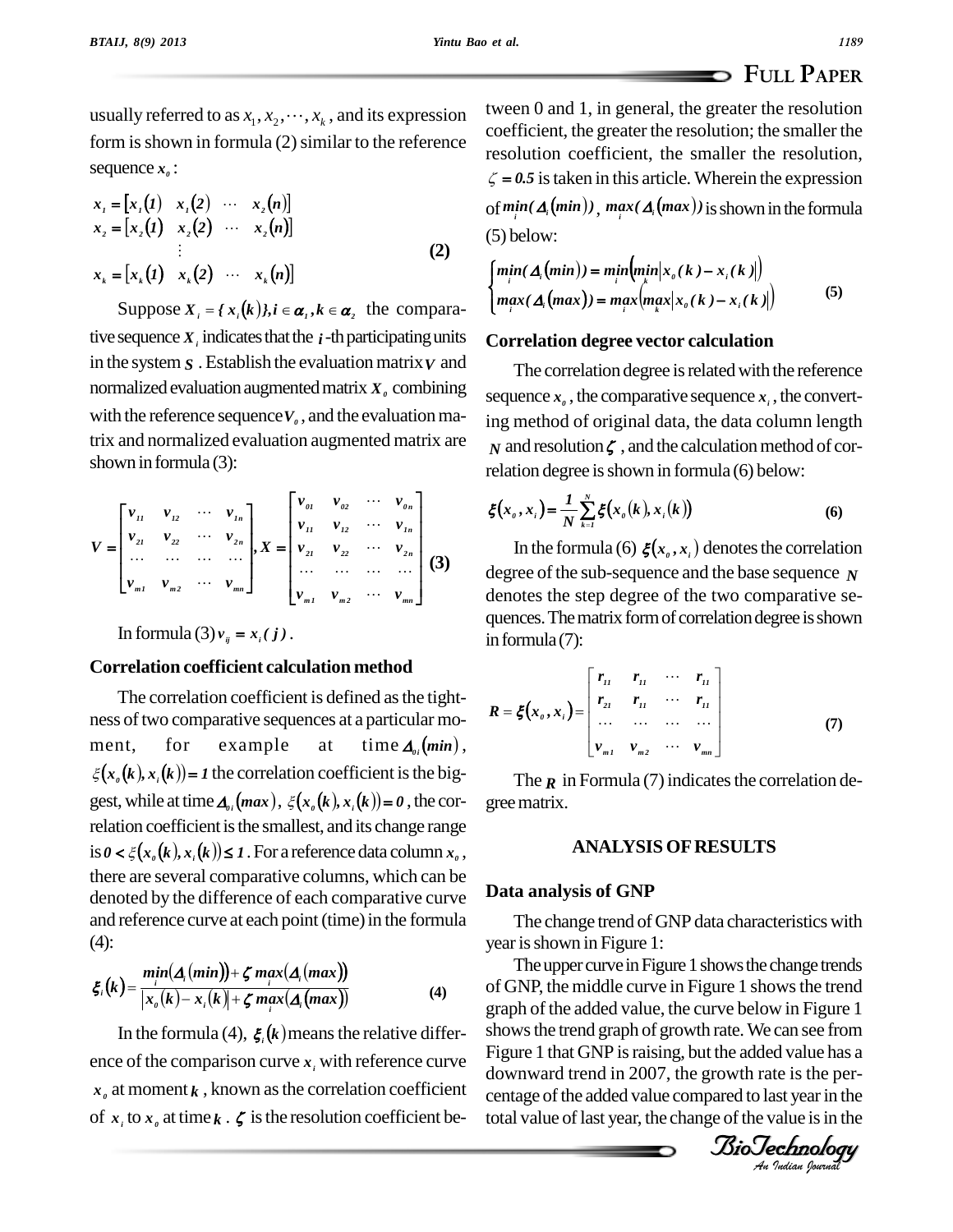# **FULL PAPER**

fluctuations. Before year 2007 it has an increasing trend but after 2007 it has significant decreasing trend. In the 10 years from 2000 to 2009, the absolute value of the gross national product has continuouslyincreased, but the change rate of the increasing is in volatility with a downward trend after 2007.

| 5.000                                     |                     |                           |            |      |
|-------------------------------------------|---------------------|---------------------------|------------|------|
| 4,000<br>5,000<br>2,000<br>1,000<br>2.000 | Rate of<br>increase | The added<br>value of GNP | <b>GNP</b> | Year |
| 29                                        | 10.6%               | 9537.5                    | 99214.6    | 2000 |
| 15<br>10                                  | 10.5%               | 10440.6                   | 109655.2   | 2001 |
| 2,000                                     | 9.7%                | 10677.5                   | 120332.7   | 2002 |
| <b>Figure 2</b>                           | 12.9%               | 15490.1                   | 135822.8   | 2003 |
| year                                      | 17.7%               | 24055.5                   | 159878.3   | 2004 |
| The                                       | 15.7%               | 25059.1                   | 184937.4   | 2005 |
| of the to                                 | 17.0%               | 31377                     | 216314.4   | 2006 |
| in Figur                                  | 22.9%               | 49495.9                   | 265810.3   | 2007 |
| the cur                                   | 18.1%               | 48235.1                   | 314045.4   | 2008 |
| growth                                    | 8.6%                | 26857.4                   | 340902.8   | 2009 |
| ---------                                 |                     |                           |            |      |



**TABLE3 :The total output value list of primary industry in 2000-2009**

| The total |                            |                                |                                                                                                                 |              |                          |                                                                                   |
|-----------|----------------------------|--------------------------------|-----------------------------------------------------------------------------------------------------------------|--------------|--------------------------|-----------------------------------------------------------------------------------|
|           | The added value            |                                | 2003                                                                                                            | 62436.3      | 8539.5                   | 15.8%                                                                             |
|           |                            |                                | 2004                                                                                                            | 73904.3      | 11468                    | 18.4%                                                                             |
| industry  | year                       |                                | 2005                                                                                                            | 87598.1      | 13693.8                  | 18.5%                                                                             |
| 14944.7   | 174.7                      | 1.2%                           | 2006                                                                                                            | 103719.5     | 16121.4                  | 18.4%                                                                             |
| 15781.3   | 836.6                      | 5.6%                           | 2007                                                                                                            | 125831.4     | 22111.9                  | 21.3%                                                                             |
| 16537.0   | 755.7                      | 4.8%                           |                                                                                                                 | 149003.4     |                          | 18.4%                                                                             |
| 17381.7   | 844.7                      | 5.1%                           |                                                                                                                 |              |                          | 5.8%                                                                              |
| 21412.7   | 4031                       | 23.2%                          |                                                                                                                 |              |                          |                                                                                   |
| 22420.0   | 1007.3                     | 4.7%                           |                                                                                                                 |              |                          |                                                                                   |
| 24040.0   | 1620                       | 7.2%                           |                                                                                                                 |              |                          |                                                                                   |
| 28627.0   | 4587                       | 19.1%                          |                                                                                                                 |              |                          |                                                                                   |
| 33702.0   | 5075                       | 17.7%                          | The change trend of the data characteristics of the<br>secondary industry output with the year is shown in Fig- |              |                          |                                                                                   |
| 35226.0   | 1524                       | 4.5%                           |                                                                                                                 |              |                          |                                                                                   |
|           | output value of<br>primary | of primary<br>industry for the | Rate of<br>increase                                                                                             | 2008<br>2009 | 157638.8<br>output value | 23172<br>8635.4<br>The data analysis of the secondary industry total<br>~ ~<br>-- |



#### **Thedata analysis of primary industry output value**

The change trend of the data characteristics of the primary industry output with the year is shown in Figure 2:



**Figure 2 : The change trends of the primary industry over year**

The upper curve in Figure 2 shows the change trends of the total value of primary industry, the middle curve in Figure 2 shows the trend graph of the added value, the curve below in Figure 2 shows the trend graph of growth rate. FromFigure 2 we can see that theGNP of primary industry is continuously rising, relatively increase slowly in 2001-2003, and the increase in 2006-2008 is relatively large; the added value in 2004 and 2008 has the maximum absolute value, the growth rate is the percentage of the added value compared to last year in the total value of last year, the volatility of the value is big but it is basically consistent with the change trend of the added values.

**TABLE4 :The totaloutputvalue listofthesecondary industry in 2000-2009**

| Year | <b>GNP</b> | The added value of<br><b>GNP</b> | Rate of<br>increase |
|------|------------|----------------------------------|---------------------|
| 2000 | 45555.9    | 4522.3                           | 11.0%               |
| 2001 | 49512.3    | 3956.4                           | 8.7%                |
| 2002 | 53896.8    | 4384.5                           | 8.9%                |
| 2003 | 62436.3    | 8539.5                           | 15.8%               |
| 2004 | 73904.3    | 11468                            | 18.4%               |
| 2005 | 87598.1    | 13693.8                          | 18.5%               |
| 2006 | 103719.5   | 16121.4                          | 18.4%               |
| 2007 | 125831.4   | 22111.9                          | 21.3%               |
| 2008 | 149003.4   | 23172                            | 18.4%               |
| 2009 | 157638.8   | 8635.4                           | 5.8%                |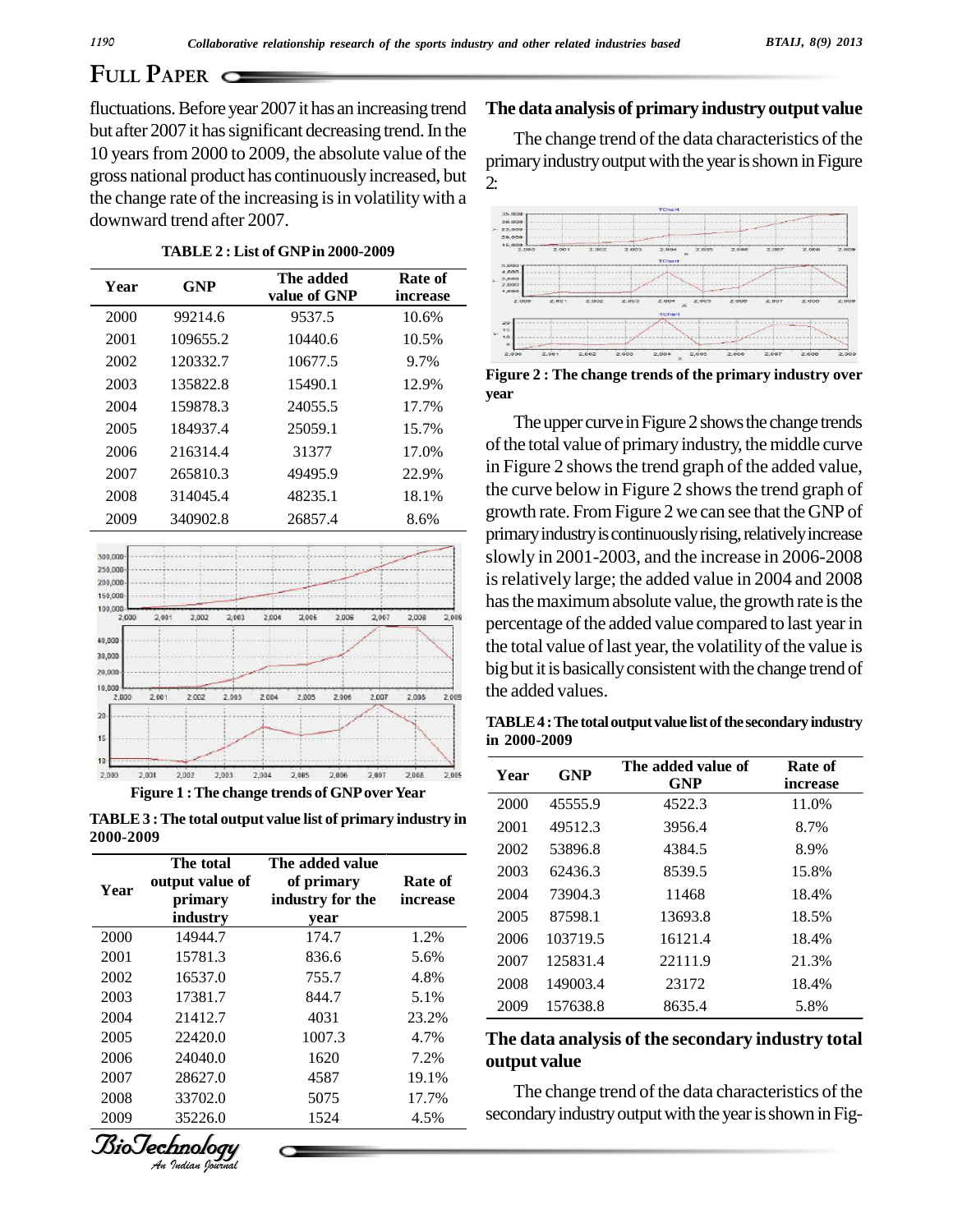ure 3:



**Figure 3 :The change trendssecondary industry over year**

The upper curve in Figure 3 shows the change trends of the total value of secondary industry, the middle curve in Figure 3 shows the trend graph of the added value, the curve below in Figure 3 shows the trend graph of growth rate. From Figure 3 we can see that the total value of the second industry is rising, the growth rate has gradually increased before 2008, the added value has a downward trend in 2008; the growth rate is the percentage of the added value compared to last year in the total value of last year, the change of the value in volatility is not big, basically in the increasing trend before year 2007, and in the downward trend after 2007.

**TABLE 5 : The total value list of the tertiary industry in 2000-2009**

| Year | <b>GNP</b> | The added value of<br><b>GNP</b> | Rate of<br>increase | and the formula of correlation analysis meth<br>use the Matlab software to solve the correla |
|------|------------|----------------------------------|---------------------|----------------------------------------------------------------------------------------------|
| 2000 | 38714.0    | 4840.6                           | 14.29%              | matrix of the sports-related industries.                                                     |
| 2001 | 44361.6    | 5647.6                           | 14.59%              | When the resolution is $0.5$ , the correlar                                                  |
| 2002 | 49898.9    | 5537.3                           | 12.48%              | cient matrix is shown in formula (8):                                                        |
| 2003 | 56004.7    | 6105.8                           | 12.24%              |                                                                                              |
| 2004 | 64561.3    | 8556.6                           | 15.28%              | 0.4009<br>0.5061 1.00<br>$\begin{array}{ c c }$ 0.333                                        |
| 2005 | 74919.3    | 10358                            | 16.04%              | 0.3333 0.3462 1.000<br>0.7146                                                                |
| 2006 | 88554.9    | 13635.6                          | 18.20%              | 0.3670<br>0.3333 1.00<br>$E = e_{ai}(k) =  0.9487 $                                          |
| 2007 | 111351.9   | 22797                            | 25.74%              | 0.3333 1.00<br>0.3504<br>0.4926                                                              |
| 2008 | 131340.0   | 19988.1                          | 17.95%              | 0.4289 0.6199 1.000<br>0.333                                                                 |
| 2009 | 148038.0   | 16698                            | 12.71%              | ---<br>$\mathbf{1}$ , and a set of $\mathbf{1}$<br>$\blacksquare$                            |

# **The data analysis of the tertiary industry total value**

The change trend of GNP data characteristics over

year is shown in Figure 4:



**Figure 4 : The change trends of the tertiary industry total value over year**

The upper curve in Figure 4 shows the change trends of the total value of primary industry, the middle curve in Figure 4 shows the trend graph of the added value, the curve below in Figure 4 shows the trend graph of growth rate. From Figure 4, we can see that the total value of primary industry is rising, the added value magnitude after 2006 has increased, the change trends of growth rate and added value is basically unanimous.

## **The correlation degree analysis of the sports in dustry and related industries**

Through the data analysis in TABLE  $1, 2, 3, 4, 5$ and the formula of correlation analysis method, you can use theMatlab software to solve the correlation degree

When the resolution is 0.5, the correlation coefficientmatrix isshown in formula (8):

| $E = e_{0i}(k) = \begin{bmatrix} 0.333 & 0.4009 & 0.5061 & 1.0000 \\ 0.7146 & 0.3333 & 0.3462 & 1.0000 \\ 0.9487 & 0.3670 & 0.3333 & 1.0000 \\ 0.4926 & 0.3504 & 0.3333 & 1.0000 \\ 0.333 & 0.4289 & 0.6199 & 1.0000 \end{bmatrix}$ |  |  |     |
|-------------------------------------------------------------------------------------------------------------------------------------------------------------------------------------------------------------------------------------|--|--|-----|
|                                                                                                                                                                                                                                     |  |  | (8) |
|                                                                                                                                                                                                                                     |  |  |     |

The correlation degree between the sports industry and the gross national product, the primary industry, the secondary industry and the tertiary industry is shown in equation (9):

*Indian Journal*